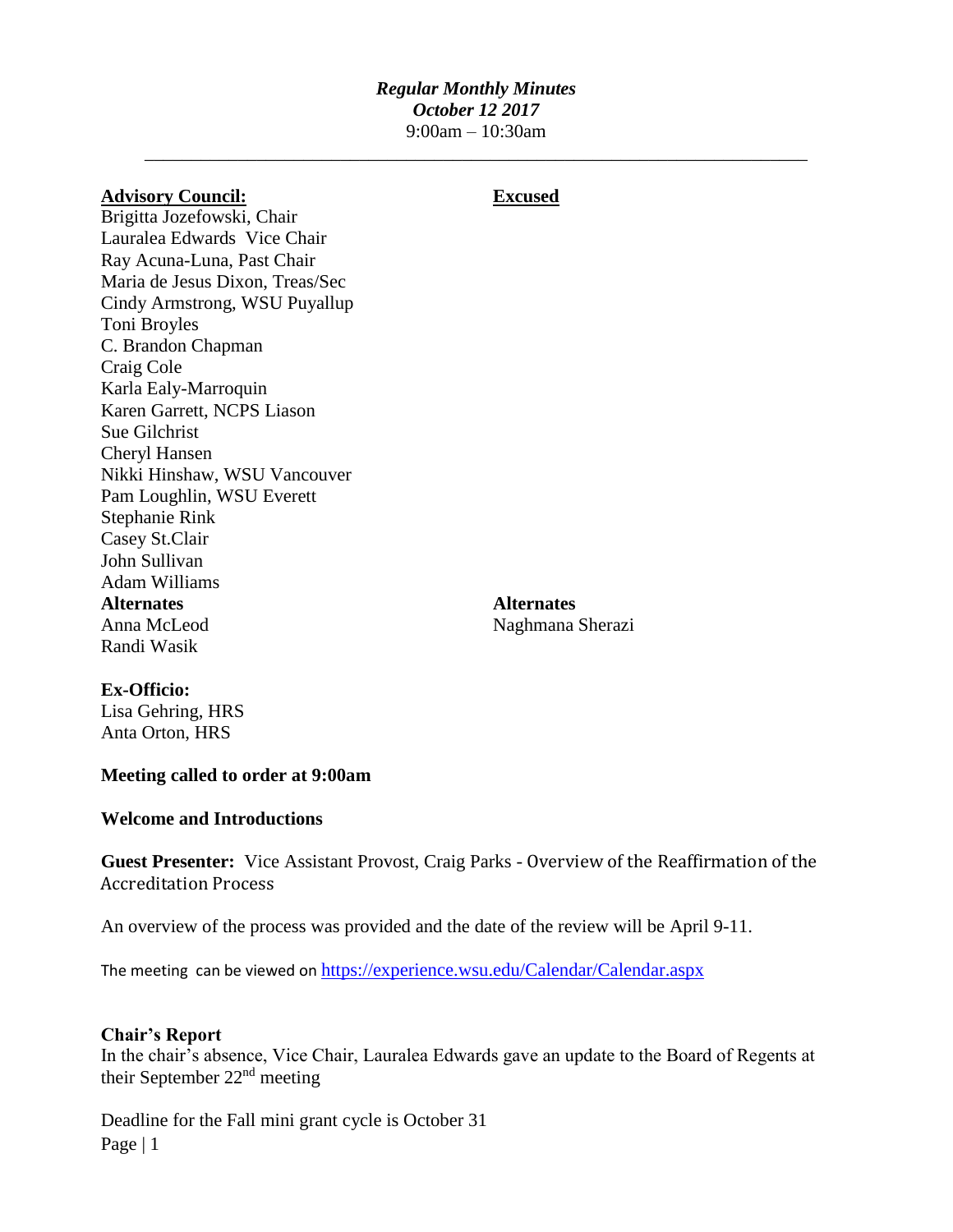Officers met with the President on October 10<sup>th</sup>.

- The Professional Development Committee Initiative for funding for Professional Development was submitted to President Schulz. The Fall speaker selected is Reuben Mays
- Salary Compensation president will inquire on the cost feasibility of a  $3<sup>rd</sup>$  party study with **HRS**
- Campus Climate –president will address the need for more in-depth conversations and information is needed to provide accurate facts through town halls
- President will fund (4) AP Staff Appreciation monetary awards as he values the work of APs across WSU and he is committed to assist in helping grow this award
- APAC Forums: these will be held the same time as the president's campus visits

# **New Business**

# Meeting Content/Overview

The Professional Development Committee is proposing to have high level administration provide topics related to area updates regarding their unit that affect APs. Professional development that showcases our WSU talent would be held each month and a full schedule would be developed and that presentations would be about 90 minutes, alternating a.m. and pm. and from different campuses. Motion to approve to amend the meeting speaker content. Motion carried.

## **Open Forum** – none.

## **Sub-Committees**

- Budget :Maria de Jesus Dixon A budget spreadsheet has been developed to provide a transparent amount on expenses of the council
- Marketing/Communication: Co-chairs -Stephanie Rink/Sue Gilchrist The newsletter will be coming out soon, please provide any updates to be included. A marketing plan to advertise the November seminar is being developed
- Strategic Plan Review/Bylaws/Election: Adam Williams/Toni Broyles Toni was selected to become the new co-chair. The committee will be meeting to begin working on the election process
- Training/Professional Development /Events: Co-chairs- Ray Acuna Luna/Karen Garrett provided the update earlier
- Tuition Waiver: Co-chairs: Lauralea Edwards/Casey St.Clair A survey is being explored to gather input. Information from the UI was established to establish a partnership with them
- Salary Compensation: Co-chair: Randi Wasik/Maria de Jesus Dixon –John Sullivan met with the Institutional Research and they are willing to assist with providing initial data needed.

### **Regional Campus Updates**

Everett: Pam Loughlin – AMS has been added in their new conference room Puyallup: Cindy Armstrong – No report Pullman. Lauralea Edward – Past Chair, Ray Acuna Luna has accepted a promotion and is director of Coug Rise. Spokane: Karla Ealy-Marriquin – No report Tri-Cities: Council vacancy Vancouver: Nikki Hinshaw: Their chancellor is holding an open forum on campus